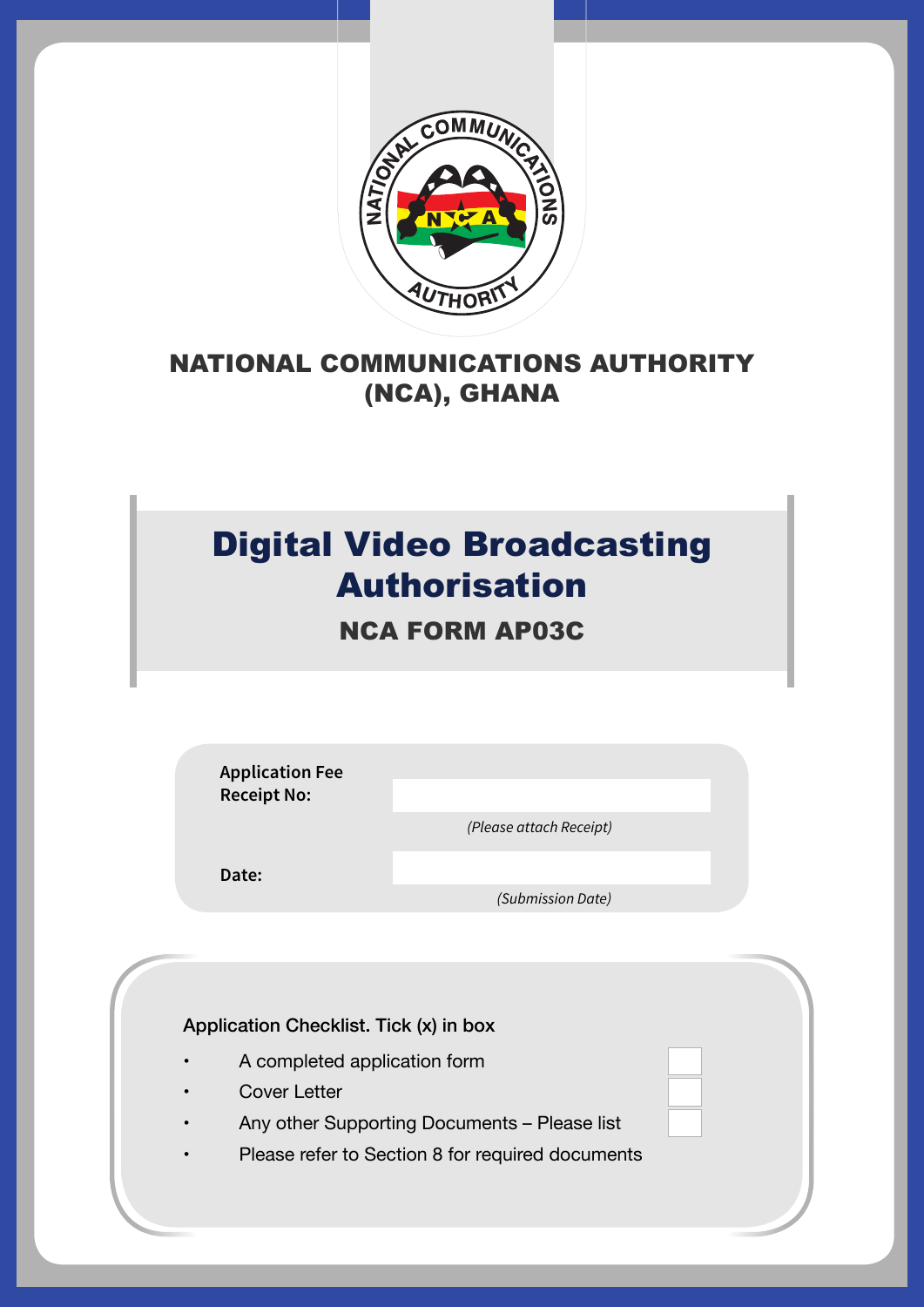## **Application Form for Digital Video Broadcasting Authorisation**

| <b>Type Of Application</b>                                                                                                                                                                                                                                                                                                                                                                                                                                                                                                                                                                                                                                                                          |                                                                                                                                                            |                                                     |  |  |
|-----------------------------------------------------------------------------------------------------------------------------------------------------------------------------------------------------------------------------------------------------------------------------------------------------------------------------------------------------------------------------------------------------------------------------------------------------------------------------------------------------------------------------------------------------------------------------------------------------------------------------------------------------------------------------------------------------|------------------------------------------------------------------------------------------------------------------------------------------------------------|-----------------------------------------------------|--|--|
| <b>New</b><br>In case of New license application, please fill all sections below except<br>Renew<br>section 8.<br>In case of Modifying a license, please fill the license number and the<br>Modify<br>sections to be modified.<br>Cancel<br>In case of Renew or Cancel please fill all sections below.                                                                                                                                                                                                                                                                                                                                                                                              |                                                                                                                                                            |                                                     |  |  |
|                                                                                                                                                                                                                                                                                                                                                                                                                                                                                                                                                                                                                                                                                                     |                                                                                                                                                            | License Number:<br>(In case of Modifying a license) |  |  |
| (i)<br>(ii)                                                                                                                                                                                                                                                                                                                                                                                                                                                                                                                                                                                                                                                                                         | <b>Digital Video Broadcasting Service</b><br>Digital Terrestrial Pay Television (Service only)<br>Digital Terrestrial Pay Television (Service and Network) |                                                     |  |  |
| Digital Terrestrial Television Network only<br>(iii)<br>Digital Terrestrial Free-to-Air Television Programme Channel<br>(iv)<br>Digital Terrestrial Radio Service on TV Multiplex<br>(v)<br>Satellite Television Broadcasting (Pay TV Direct-to-Home Bouquet)<br>(vi)<br>Satellite Television Broadcasting (Free-to-Air Direct-to-Home Bouquet)<br>(vii)<br>Satellite Television Broadcasting (Free-to Air Direct-to-Home Single Channel)<br>(viii)<br>Digital Terrestrial Television additional Services (eg. Teletext, etc)<br>(ix)<br>Digital Terrestrial Mobile Television Service<br>(x)<br>Digital Cable Television<br>(x <sub>i</sub> )<br><b>Television over Internet Protocol</b><br>(xii) |                                                                                                                                                            |                                                     |  |  |
|                                                                                                                                                                                                                                                                                                                                                                                                                                                                                                                                                                                                                                                                                                     | Technology (Applies to ONLY DAB)<br>Single Frequency Network (SFN)<br>Multiple Frequency Network (MFN)                                                     |                                                     |  |  |
| <b>Coverage</b> (Applies to ONLY (ii), (iii)<br>Nationwide<br>& (iv) above. Coverage of the rest are<br>Regional<br>classified as Nationwide)                                                                                                                                                                                                                                                                                                                                                                                                                                                                                                                                                       |                                                                                                                                                            |                                                     |  |  |
| For DTT Free To Air Programme Chanel, please provide particulars of Network Operator:<br>Name:<br>1.<br>Location:<br>2.                                                                                                                                                                                                                                                                                                                                                                                                                                                                                                                                                                             |                                                                                                                                                            |                                                     |  |  |
| Greater Accra Region<br>Eastern Region<br>Ashanti Region<br>Central Region<br>Western North Region<br>Western Region<br>Bono East Region<br>Regions (Applies to ONLY Regional Coverage)<br><b>Bono Region</b><br>Ahafo Region<br>Volta Region<br>Oti Region<br>Savanna Region<br>Northern Region<br>North East Region<br><b>Upper East Region</b><br><b>Upper West Region</b>                                                                                                                                                                                                                                                                                                                       |                                                                                                                                                            |                                                     |  |  |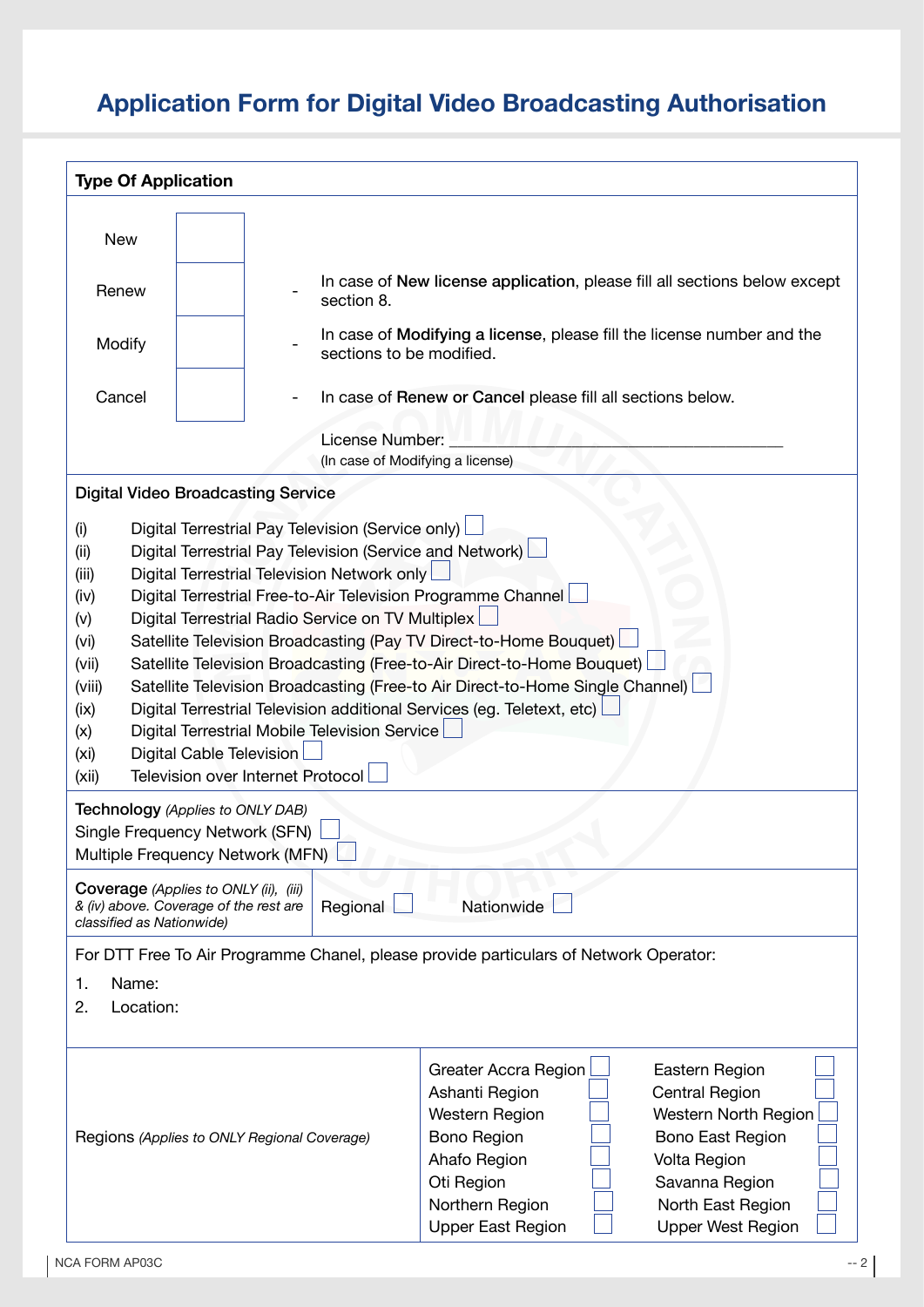| <b>Administrative Information</b> (to be filled by Applicant)<br>1.0                                                       |  |  |
|----------------------------------------------------------------------------------------------------------------------------|--|--|
| Licensee/Applicant Name                                                                                                    |  |  |
| User ID<br>(Fill "Applicant Identification form", in case<br>you are a new applicant or you do not have<br>your User ID) / |  |  |
| <b>Authorized Person</b>                                                                                                   |  |  |
| <b>Technical Contact</b>                                                                                                   |  |  |
|                                                                                                                            |  |  |

| 2.0 | <b>Geographical information</b> |                             |  |
|-----|---------------------------------|-----------------------------|--|
| 2.1 | Location                        |                             |  |
| 2.2 | <b>Station Address</b>          |                             |  |
| 2.3 | Longitude*                      | E/w<br>Deg.<br>Sec.<br>Min. |  |
| 2.4 | Latitude <sup>*</sup>           | N<br>Sec.<br>Deg.<br>Min.   |  |

| 3.0 | <b>Station Specific Technical Informationn</b> |                                                        |  |
|-----|------------------------------------------------|--------------------------------------------------------|--|
| 3.1 | Modulation Type *                              | <b>QPSK</b><br>16-QAM<br>64-QAM                        |  |
| 3.2 | Code Rate *                                    | 1/2<br>5/6<br>7/8<br>2/3<br>3/4                        |  |
| 3.3 | Reception Mode *                               | Portable outdoor<br>Portable indoor<br>Fixed<br>Mobile |  |
| 3.4 | Type of Spectrum Mask *                        | Non-Critical<br>Sensitive                              |  |
| 3.5 | Effective Radiated power (W) *                 |                                                        |  |
| 3.6 | Antenna height AGL (m) *                       |                                                        |  |

| 4.0 | <b>Equipment Details</b>      |  |
|-----|-------------------------------|--|
| 4.1 | Manufacturer of Transmitter * |  |
| 4.2 | Model of Transmitter *        |  |
| 4.3 | Manufacturer of Filter *      |  |
| 4.4 | Model of Filter *             |  |

| 5.0 | Antenna details |  |
|-----|-----------------|--|
| 5.1 | Manufacturer *  |  |
| 5.2 | Model *         |  |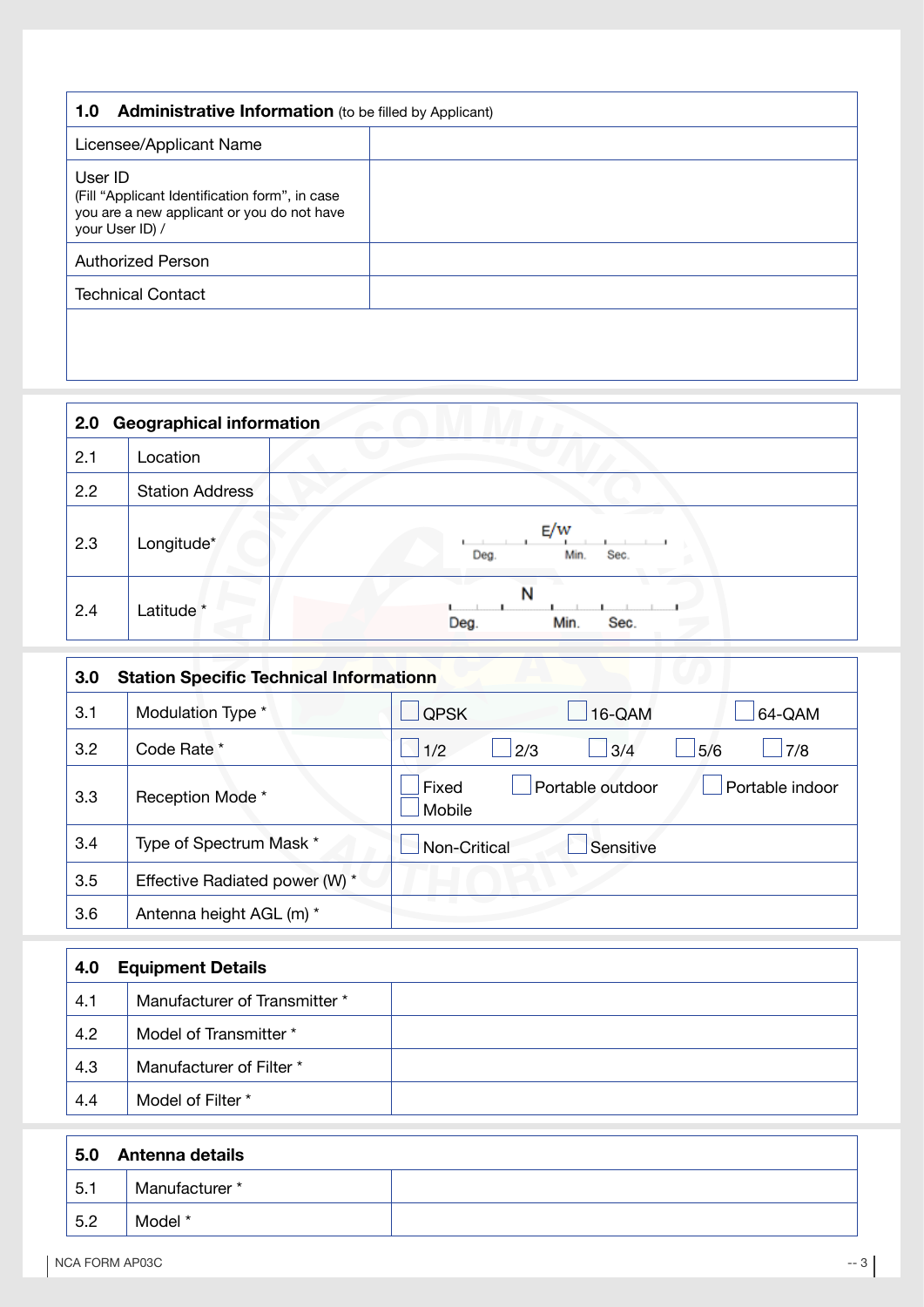| 5.3  | Antenna gain (dBi) *                                                                                                                                                                                                                                                                                                                                                                                                                                                           |                                                                                                                                                                                                                                                                                                                                                                                                                                                                                                                                                                                                                                                                                                                                                                                                                                     |
|------|--------------------------------------------------------------------------------------------------------------------------------------------------------------------------------------------------------------------------------------------------------------------------------------------------------------------------------------------------------------------------------------------------------------------------------------------------------------------------------|-------------------------------------------------------------------------------------------------------------------------------------------------------------------------------------------------------------------------------------------------------------------------------------------------------------------------------------------------------------------------------------------------------------------------------------------------------------------------------------------------------------------------------------------------------------------------------------------------------------------------------------------------------------------------------------------------------------------------------------------------------------------------------------------------------------------------------------|
| 5.4  | Polarization                                                                                                                                                                                                                                                                                                                                                                                                                                                                   | H - Horizontal<br>M - Mixed<br>V - Vertical                                                                                                                                                                                                                                                                                                                                                                                                                                                                                                                                                                                                                                                                                                                                                                                         |
| 5.5A | Directivity                                                                                                                                                                                                                                                                                                                                                                                                                                                                    | Directional<br>Omni                                                                                                                                                                                                                                                                                                                                                                                                                                                                                                                                                                                                                                                                                                                                                                                                                 |
| 5.5B | soft copy of the antenna pattern txt file<br>9NH/Attenuation at different azimuths of the<br>horizontally polarized component with respect<br>to maximum e.r.p. of the horizontally polarized<br>component, dB<br>(do not fill in if the antenna is non-directional)<br>10 <sup>°</sup><br>20<br>30<br>40<br>50<br>60*<br>70°<br>æ<br>80 <sup>o</sup><br>$\overline{C}$<br>90°<br>G<br>100<br>$110^{\circ}$<br>120<br>130'<br>150 <sup>o</sup><br>$160^\circ$<br>$170^{\circ}$ | In case of directional Antenna, Please fill the Antenna Radiation Pattern details below or provide a<br>9NV/Attenuation at different azimuths of the<br>vertically polarized component with respect to<br>maximum e.r.p. of the vertically polarized<br>component, dB<br>(do not fill in if the antenna is non-directionar)<br>180 <sup>o</sup><br>$180^{\circ}$<br>$190^{\circ}$<br>10'<br>190<br>200<br>20<br>200<br>210<br>210<br>зп<br>220<br>220<br>230<br>230<br>50<br>$240^{\circ}$<br>60*<br>240"<br>250<br>70<br>250<br>260<br>80<br>260<br>270<br>90<br>270<br>280<br>100<br>280<br>290°<br>110 <sup>o</sup><br>290°<br>300<br>120<br>300<br>310"<br>130'<br>310'<br>14U<br>330°<br>$330*$<br>150 <sup>o</sup><br>ĨΓ<br>ı٠<br>$340^\circ$<br>$160^{\circ}$<br>$340^\circ$<br>350 <sup>o</sup><br>170°<br>350 <sup>o</sup> |

| 6.0 | <b>Implementation Plan</b>                                      |                   |          |
|-----|-----------------------------------------------------------------|-------------------|----------|
|     |                                                                 | <b>Start Date</b> | End Date |
| 6.1 | Site Acquisition for studio and transmission<br>system          |                   |          |
| 6.2 | Procurement of Equipment for studio and<br>transmission system  |                   |          |
| 6.3 | Installation of Equipment for studio and<br>transmission system |                   |          |
| 6.4 | Engineering Test *                                              |                   |          |
| 6.5 | Invitation for Inspection                                       |                   |          |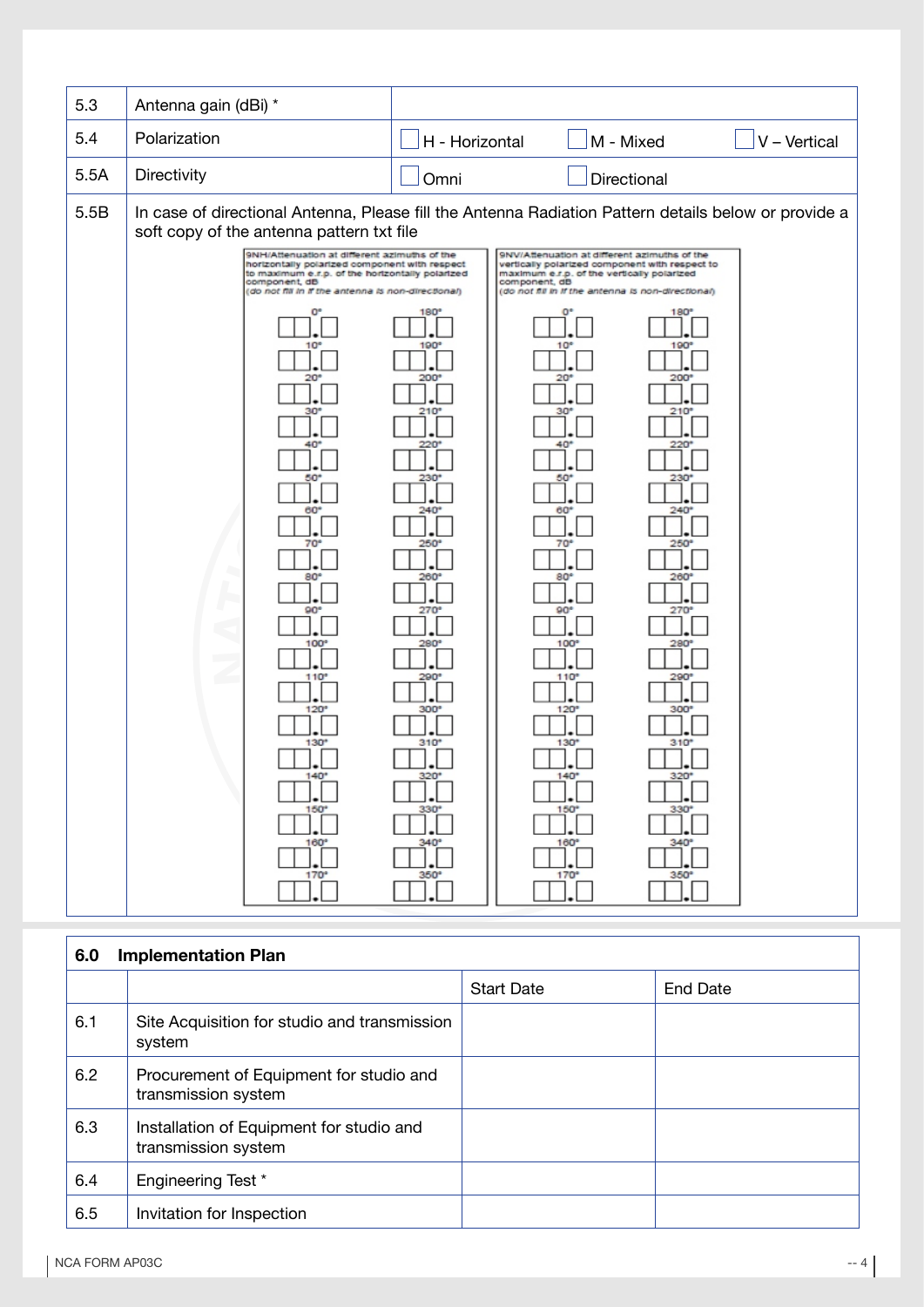| 7.0  | <b>License(s) List</b><br>(fill only in case of Renew or Cancel) |                         |  |
|------|------------------------------------------------------------------|-------------------------|--|
| $\#$ | 7.1                                                              | 7.2                     |  |
|      | License Number                                                   | Date of Expiry          |  |
|      |                                                                  |                         |  |
|      |                                                                  |                         |  |
|      |                                                                  |                         |  |
|      |                                                                  |                         |  |
|      |                                                                  |                         |  |
|      |                                                                  |                         |  |
|      |                                                                  |                         |  |
|      |                                                                  | $\frac{1}{\sqrt{2\pi}}$ |  |
|      |                                                                  |                         |  |
|      |                                                                  | $\sim$                  |  |
|      |                                                                  |                         |  |
|      |                                                                  |                         |  |

| 8.0<br><b>Attached Documents</b> (to be attached by Applicant)                          |                   |  |
|-----------------------------------------------------------------------------------------|-------------------|--|
| Document Name                                                                           | Check if attached |  |
| Evidence of the Financial Resource to establish the station (First time applicant only) |                   |  |
| Five (5) years Audited Financials Statement (Renewal application only)                  |                   |  |
| Evidence of community support (Applicable to community radio applicant)                 |                   |  |
| Tax Clearance Certificate (Renewal only)                                                |                   |  |
| SSNIT Clearance Certificate (Renewal only)                                              |                   |  |
| Any Other Relevant Document(s)                                                          |                   |  |

## **9. Undertaking:**

I/We ……………………………………………………………………………..………… hereby certify that the information supplied in this application form is true in all respects and I/We hereby give undertaking that upon grant of the Licence/Authorisation, I/We shall abide by the terms and conditions upon which the Licence/ Authorisation is granted. I/We accept that my/our Licence/ Authorisation may be revoked and the appropriate penalty/ penalties applied if it is established that I/We have been granted Licence/Authorisation based on incorrect information. I/We further undertake to abide by all existing ITU Regulations and Communications laws of the country as well as other rules, regulations and directives that may be issued.

Date of Submission: \_\_\_/\_\_/\_

dd / mm / yy Signature of Authorised Representative/Seal: